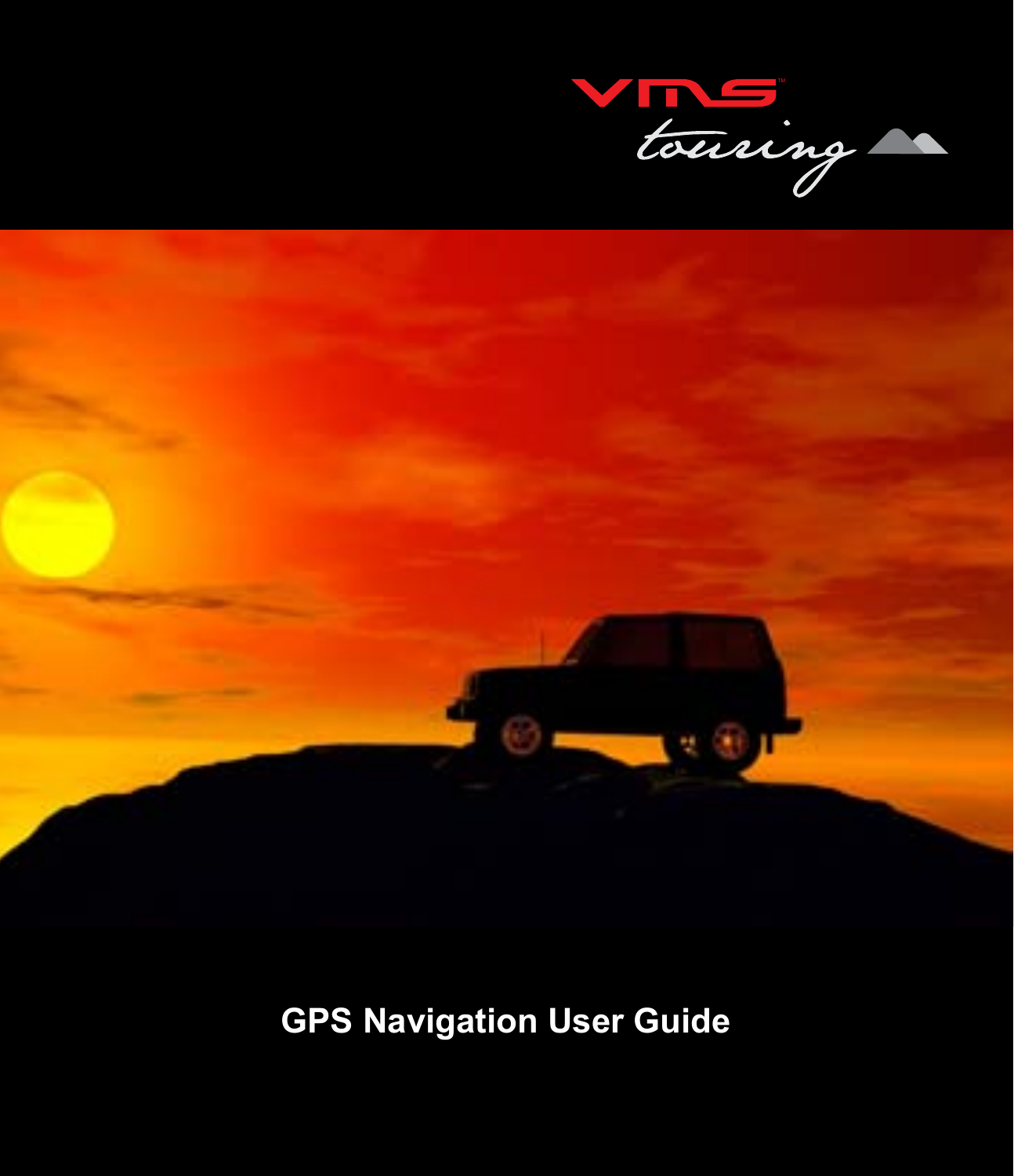### CONTENTS

| <b>NAVIGATION</b> |                                                                   |           |
|-------------------|-------------------------------------------------------------------|-----------|
|                   |                                                                   | 3         |
|                   |                                                                   |           |
|                   | <b>STREET NAVIGATION</b>                                          |           |
|                   |                                                                   | 4         |
|                   |                                                                   | 4         |
|                   |                                                                   | 7         |
|                   |                                                                   | 8         |
|                   |                                                                   | 10        |
|                   | OFF-ROAD NAVIGATION (Available to street and off-road units only) |           |
|                   |                                                                   | 11        |
|                   |                                                                   |           |
| <b>MAIN MENU</b>  |                                                                   |           |
|                   |                                                                   | 12        |
|                   |                                                                   |           |
|                   | <b>VIEW MAP SCREEN</b>                                            |           |
|                   |                                                                   | 13        |
|                   |                                                                   | $13 - 14$ |
|                   |                                                                   |           |
| <b>ROUTES</b>     |                                                                   |           |
|                   |                                                                   | 15        |
|                   |                                                                   | 15-16     |
|                   |                                                                   | 17        |
|                   |                                                                   | 19        |
| <b>WAYPOINTS</b>  |                                                                   |           |
|                   |                                                                   | 20        |
|                   |                                                                   | $21 - 22$ |
|                   |                                                                   | 22        |
|                   |                                                                   | 23-24     |
|                   |                                                                   |           |
|                   | <b>SEARCHING MAPS</b>                                             |           |
|                   |                                                                   | 25        |
|                   |                                                                   |           |
| <b>TRACKLOGS</b>  |                                                                   |           |
|                   |                                                                   | 26        |
|                   |                                                                   | 26-27     |
|                   |                                                                   | 28        |
|                   |                                                                   |           |
| <b>MAP LIST</b>   |                                                                   | 29        |
|                   |                                                                   |           |
| <b>SETTINGS</b>   |                                                                   |           |
|                   |                                                                   | 30        |
|                   |                                                                   |           |
| <b>ABOUT</b>      |                                                                   |           |
|                   |                                                                   | 30        |
|                   |                                                                   |           |
| EXIT              |                                                                   |           |
|                   |                                                                   | 30        |
|                   |                                                                   |           |

### **NAVIGATION**

### *Selecting on or off-road modes*

To start any of the navigation applications, turn on your GPS and select the **navigation or GPS icon**.







Select the following options

### **(a) Street navigation**

#### **(b) Off-road GPS**

The default Off Road application is VMS Off Road.

# **(c) Change Off road GPS software.**

If you wish to select another Off Road application, you can do so here **(d)**. **<sup>c</sup>**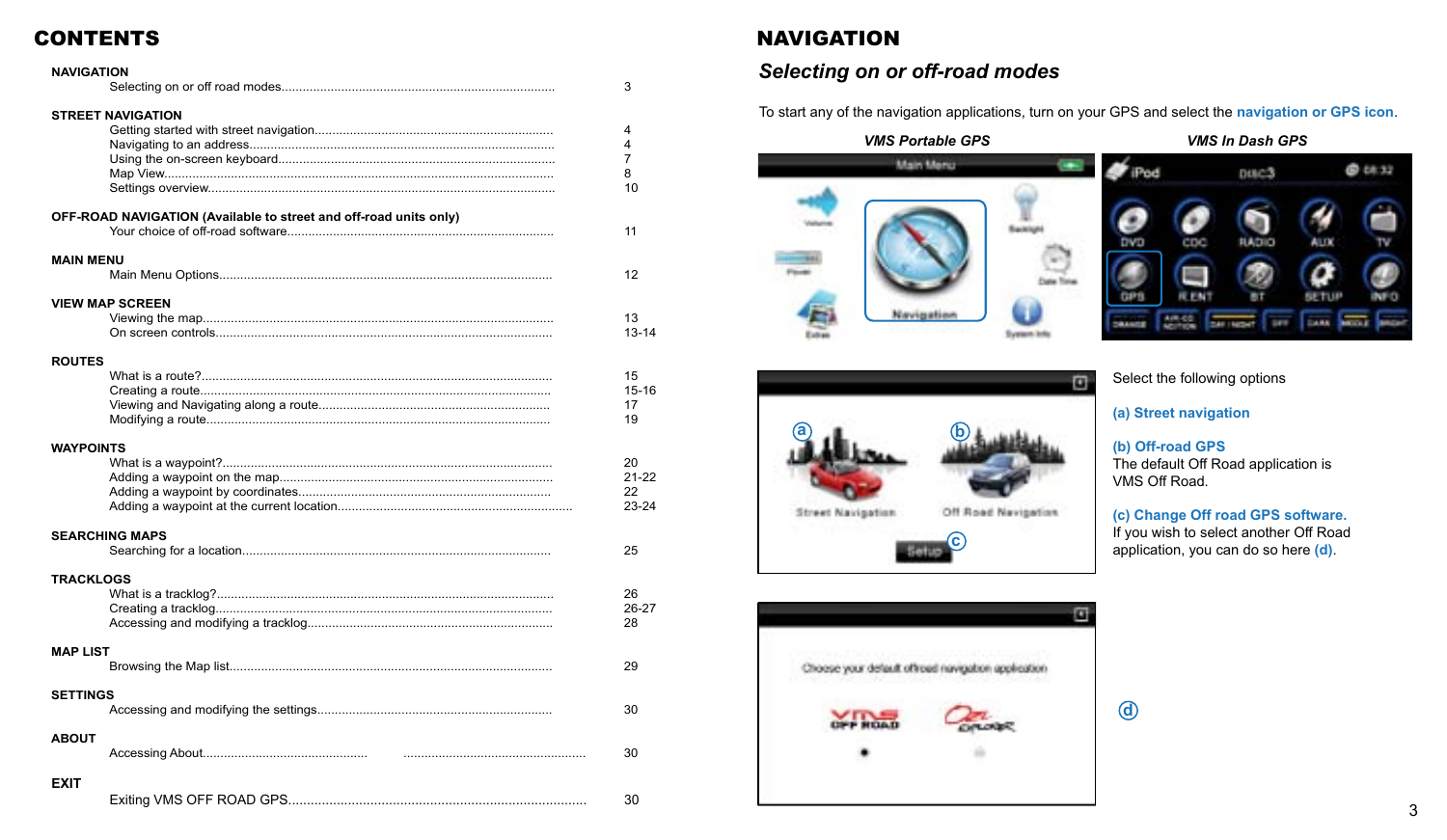# STREET NAVIGATION

To start Street navigation, select **[Street Navigation]** in the GPS console.

This quick start guide will only cover basic operation. For a complete Street Navigation user manual, please visit: http://www.vms4x4.com/

### *Getting started with street navigation*

Street Navigation is optimised for in-car use. You can use it easily by tapping the screen buttons and the map with your fingertips or fingernails, which have a more positive response. You do not need to tap the screen twice for any function. With buttons and controls, a single tap is sufficient. Street Navigation can plan routes throughout the installed map set.

The typical way of using Street Navigation is to enter a destination to start navigation. You can enter your destination a number of ways:

- Enter a full address or a part of an address, for example a street name without a house number
- The names of two intersecting streets.
- Other methods are available. Please refer to the complete user manual online: http://www.vms4x4.com/

### *Navigating to an address*

#### 1: Touch [Find] in navigation menu



## STREET NAVIGATION

To start Street navigation, select **[Street Navigation]** in the GPS console.

#### 2. Tap [Find Address]



#### Find Address Menu:

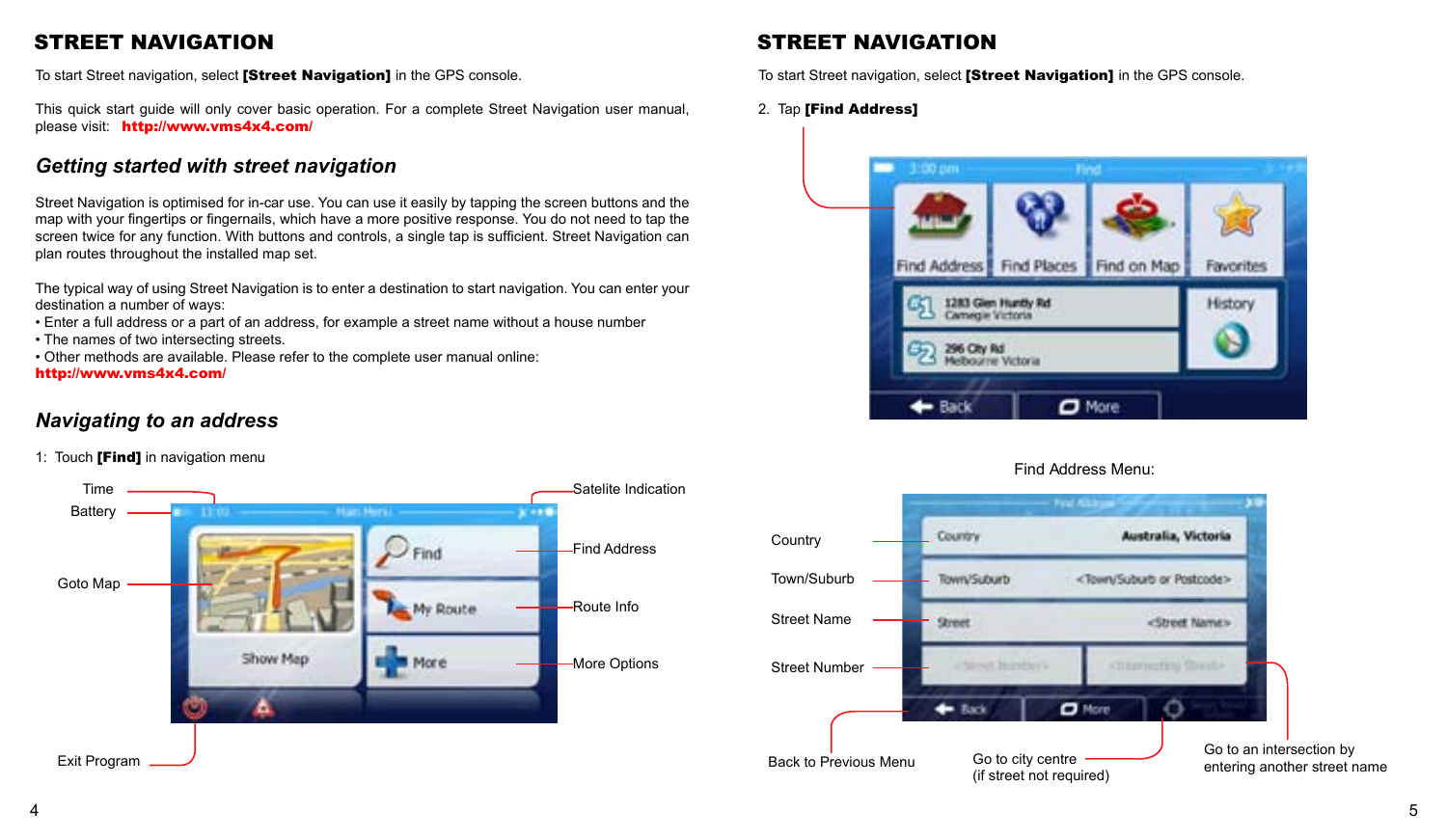### STREET NAVIGATION STREET NAVIGATION

By default, Street Navigation displays the country, state and suburb of where you are. If needed, tap the button with the name of the country, and select a different one from the list. If you select a new country, you also need to select the state, or tap to search for a suburb regardless of the state it is in. If you have not changed the country, you can still change the state. Tap the button with the name of the state and select from the list.

3. To change the suburb tap on the [Suburb] field.

4. Start entering the suburb name using the on screen keyboard. As you begin entering the characters, a result will appear, if it is the correct result, press the green tick, alternatively click results to view more options.

5. Select the desired suburb from the list. To navigate to this suburb without entering a street name, press [City Centre]

6. To enter a street name, tap on the [Street Name] field.

7. Start entering the street name using the on screen keyboard. As you begin entering the characters, a result will appear, if it is the correct result, press the green tick, alternatively click results to view more options.

8. Select the desired street from the list. To navigate to this street without entering a House number, press [Street Midpoint]

9. To enter a house number, tap on the **[House Number]** field.

10. Start entering the house number using the keyboard and press [DONE].

11. The destination screen will appear and display the found location on the map. If this location is correct, press the **[Next]** button.

12. You will now have the option to create a **[New Route]**, add this address as a **[Waypoint]** on an existing route, or add this address as the **[Final Destination]** of your current route.

13. Select **[New Route]** to begin a new route and start navigating to your designated address.

14. Once your route has been calculated, an overview screen will appear. Select **[Go]** to begin navigating. If nothing is selected you will automatically be re-directed to your navigation screen.

### *Using the on-screen keyboard*

You can enter letters or numbers in Street Navigation with your fingertips on the full-screen keyboards and you can switch between various keyboard layouts, for example

| Switching to another keyboard<br>layout, for example from a Latin<br>QWERTY keyboard to a Greek<br>keyboard | , and select from the list of available<br>Тар III<br><b>Birth</b><br>keyboard types.<br>Street Navigation remembers your last keyboard<br>choice and offers it the next time you need to enter<br>data. |
|-------------------------------------------------------------------------------------------------------------|----------------------------------------------------------------------------------------------------------------------------------------------------------------------------------------------------------|
| Correcting your entry on the<br>keyboard                                                                    | Remove the unwanted character(s): tap $\blacksquare$<br>Tap and hold the button to delete the entire input string.                                                                                       |
| Entering a space, for example<br>between a first name and a family<br>name or in multi-word street names    | Tap                                                                                                                                                                                                      |
| Entering small or capital letters                                                                           | to cycle through entering lower case letters,<br>Tap<br>capital initials or all capitals.                                                                                                                |
| Entering symbols                                                                                            | to switch to a keyboard of symbol characters.<br>Tap                                                                                                                                                     |
| Finalising the keyboard entry                                                                               | Тар∎∎Л<br><b>Toms</b>                                                                                                                                                                                    |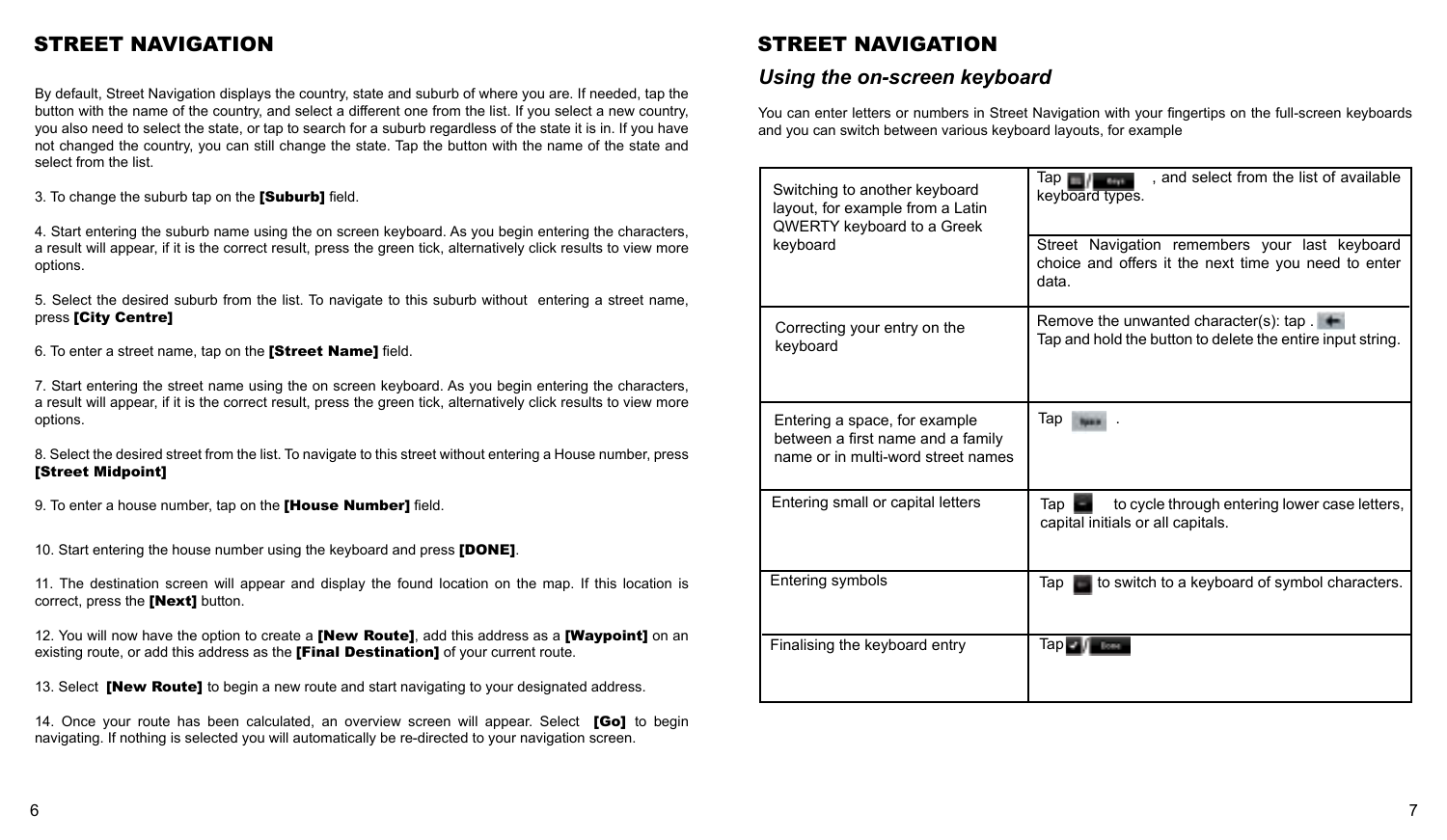# STREET NAVIGATION



| <b>Action</b>         | <b>Button (s)</b> | <b>Description</b>                                                                                                                                                                                                                                                                                                                                                                                                                     |
|-----------------------|-------------------|----------------------------------------------------------------------------------------------------------------------------------------------------------------------------------------------------------------------------------------------------------------------------------------------------------------------------------------------------------------------------------------------------------------------------------------|
| Activate map controls |                   | Tap this button to show or hide the following<br>map control buttons:<br>• Zoom in/out<br>• Rotate left / right (3D view only)<br>• Tilt up/down (3D view only)<br>• Zoom preset buttons (2D view only)<br>• Tilt and zoom preset buttons (3D view only)<br>• Return to GPS position button<br>• Smart Zoom Button                                                                                                                     |
| Zoom in and out       |                   | Changes how much of the map is displayed<br>on the screen. Street Nav uses high-quality<br>vector maps that let you see the map at vari-<br>ous zoom levels, always with optimised con-<br>tent. It always displays street names and oth-<br>er text with the same font size, never upside<br>down, and you only see the streets and ob-<br>jects that you need. Map scaling has differ-<br>ent limits in 2D and in 3D map view modes. |

### STREET NAVIGATION

| <i>wap</i> vicw<br>Next Turn<br>Indicator | <b>Woodlands Dr</b>                           | <b>Next Road Name</b>                                                                                                                                                                                                                                                                      | Tilt up and down                                                                                  |          | Changes the vertical view angle of the<br>map in 3D mode.                                                                                                                                                                                                                                                                                                                                                          |
|-------------------------------------------|-----------------------------------------------|--------------------------------------------------------------------------------------------------------------------------------------------------------------------------------------------------------------------------------------------------------------------------------------------|---------------------------------------------------------------------------------------------------|----------|--------------------------------------------------------------------------------------------------------------------------------------------------------------------------------------------------------------------------------------------------------------------------------------------------------------------------------------------------------------------------------------------------------------------|
| ⊨<br>Menu                                 | Malcolm Rd<br><b>Islewood Blvd</b>            | Distance to<br><b>Distance</b><br>destination<br>$500 -$<br>Time Left<br>Time lieft to<br>0:01<br>destination<br>Arrval Time<br>$2:58-$<br>Arrival time at                                                                                                                                 |                                                                                                   |          | Changes the horizontal view angle of the<br>map in 3D mode. When GPS position<br>is available, Street Nav always rotates<br>the map so its top faces your direction<br>of travel (Track-up orientation). You<br>can turn away from track up with these<br>buttons if GPS position is available and<br>you have rotated the map, the button<br>appears. Tap this button to re-enable the<br>automatic map rotation. |
| <b>Current Position</b><br><b>Action</b>  | <b>Current Road Name</b><br><b>Button (s)</b> | destination<br><b>Description</b>                                                                                                                                                                                                                                                          | Smart Zoom                                                                                        | Ŧ.       | Street Navigation can automatically<br>rotate, scale and tilt the map and give<br>you the optimal view:<br>• When you are approaching a turn,<br>street navigation zooms in and raises                                                                                                                                                                                                                             |
| Activate map controls                     |                                               | Tap this button to show or hide the following<br>map control buttons:<br>· Zoom in/out<br>• Rotate left / right (3D view only)<br>• Tilt up/down (3D view only)<br>• Zoom preset buttons (2D view only)<br>• Tilt and zoom preset buttons (3D view only)                                   |                                                                                                   |          | the view angle to let you easily rec-<br>ognise your manoeuvre at the next<br>junction.<br>• If the next turn is at a distance, Street<br>Navgation zooms out and lowers the<br>view angle to show you the road in front<br>of you. Tap this button once to enable<br>Smart Zoom.                                                                                                                                  |
| Zoom in and out                           | $\mathbf{A}$                                  | • Return to GPS position button<br>· Smart Zoom Button<br>Changes how much of the map is displayed<br>on the screen. Street Nav uses high-quality<br>vector maps that let you see the map at vari-                                                                                         | Returning to normal<br>navigation (back to the<br>GPS position with<br>automatic map<br>rotation) |          | Tap this button to move the map back to<br>the current GPS position. If the map has<br>been rotated in 3D mode, automatic map<br>rotation is also re-enabled.                                                                                                                                                                                                                                                      |
| 8                                         |                                               | ous zoom levels, always with optimised con-<br>tent. It always displays street names and oth-<br>er text with the same font size, never upside<br>down, and you only see the streets and ob-<br>jects that you need. Map scaling has differ-<br>ent limits in 2D and in 3D map view modes. | Tilt and zoom preset<br>buttons (available in<br>Advanced mode only)                              | z.<br>z. | Tap one of the preset buttons to set the<br>tilt and zoom levels to fix, predefined<br>values. Smart Zoom is disabled. These<br>buttons are available in 3D mode. Tap &<br>hold any of the buttons to set its value<br>to the current tilt and zoom levels, or to<br>reset it to its original value.                                                                                                               |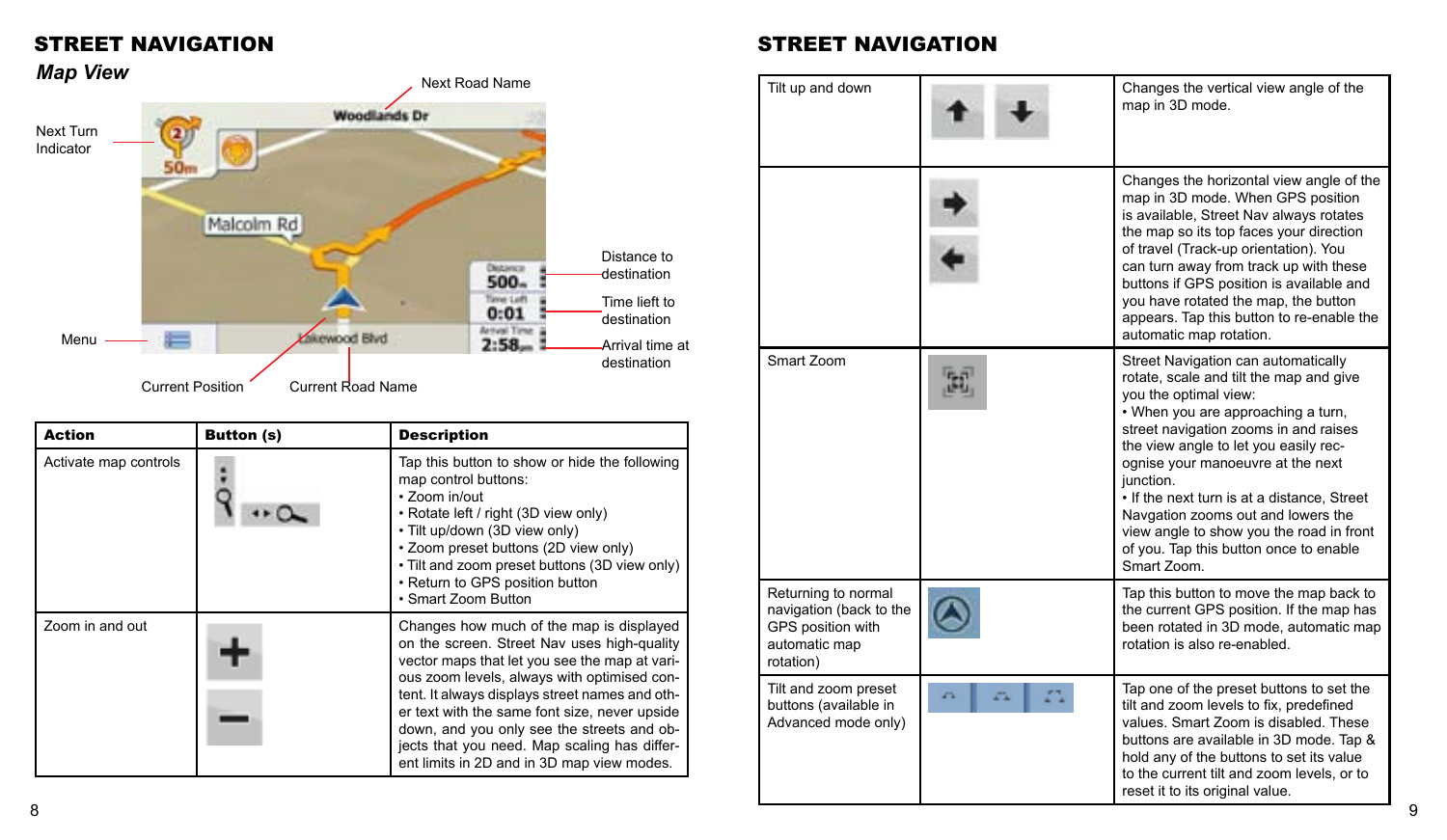## STREET NAVIGATION

### *Settings overview*

To change any of the following settings, press **[settings]** in the main menu.

| <b>Settings Category</b>       | <b>Settings sub category</b>                                                                                                |
|--------------------------------|-----------------------------------------------------------------------------------------------------------------------------|
| Map Screen:                    | • 3D settings<br>• Colour Profiles<br>• Elevation on 2D map<br>· Street names during navigation<br>• Land information       |
| Sound                          | • Master Volume (Street Nav)<br>• Voice Guidance Volume<br>• Key Sounds<br>• Dynamic Volume                                 |
| <b>Route Settings</b>          | • Vehicle Type<br>• Road types used for route planning<br>• Route calculation method                                        |
| <b>Regional Settings</b>       | • Program language<br>• Voice profile<br>• Units (km/mile etc)<br>· Set Date & Time Format<br>• Time and Time Zone settings |
| <b>Navigation Settings</b>     | • Keep position on road<br>• Off route Recalculation<br>• Restore lock to position<br>• Automatic Overview                  |
| Warnings                       | • Warn when speeding<br>· Speed Camera warning                                                                              |
| Menu Settings                  | • Animation<br>• Background                                                                                                 |
| <b>Device Settings</b>         | • Power Management                                                                                                          |
| <b>About Street Navigation</b> | • Maps<br>• Credits<br>· Safety<br>• Legal                                                                                  |

OFF-ROAD NAVIGATION

### *Your choice of off-road navigation software*

The VMS Touring range is preloaded with two Off-Road GPS apps

VMS Off Road GPS **OR** OziExplorer CE (demo version)

Both apps perform the same job, that is to aid in Navigation in Off-road conditions. This Quick Navigation Manual is compact and portable. It focuses on the VMS app, which is the recommended Off-road App. If you prefer to use Ozi CE, sales, help & support is provided by OziExplorer directly from www. oziexplorer.com

#### **VMS Off Road GPS**

The VMS app is developed in Australia with easy of use and great features in mind. Therefor, it performs very well on touch screen enabled devices which is a popular feature on all VMS GPS products. The app is great for novice and experienced operators of Off-road software. It provides a no fuss, intuitive user experience and is packed with great features.

#### **VMS Off-road GPS app technical support**

**Tutorials, Hints & Tips: can be found on our website** http://kb.vms4x4.com

#### **Ozi Explorer CE**

A demo version of Ozi Explorer CE is preloaded on this device for convenience and by request from customers who are experienced with the software, and are familiar with operations. OziExplorer iVMS does not provide technical support Ozi Explorer CE. For help and support, please contact Ozi Explorer directly.

The demo version does require an activation key. Although all features can be accessed in the demo version, the application will time out after 30 minuntes of use. To register Ozi Explorer, a registration code can be purchased through the Ozi Explorer website. www.oziexplorer3.com/eng/aussiepurchase. html

**Ozi Explorer technical support & user guides www.oziexplorer.com**

A detailed Street Navigation User Manual is available online: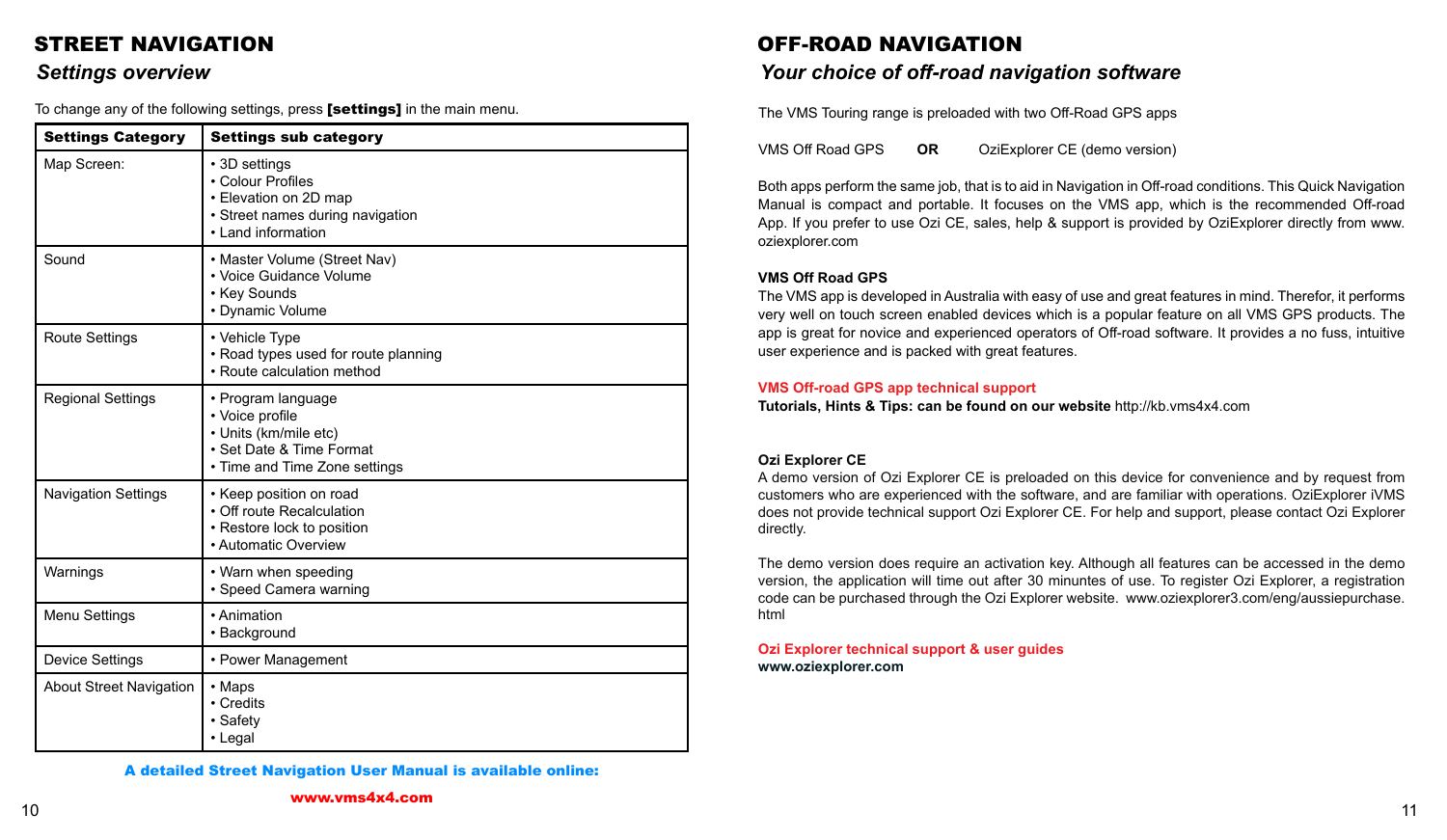# MAIN MENU

### *Main Menu Options*



### **View Map**

Displays the map screen with the last open map and position. See pages 5-6 for more information.

### **Routes**

Create a new route or modify an existing route. See pages 7-11 for more information.

### **Waypoints**

Create a new waypoint or modify an existing waypoint. See pages 12-16 for more information.

### **Find Place**

Key in the name of place or destination to then go to or view on the map. See page 17 for more information.

### **Tracklogs**

Track where you have been. Start / stop or view your track log. See pages 18-20 for more information.

# **Map List**

Easy access to a complete list of maps. See page 21 for more information.

### **Settings**

Access to a variety of common settings that can help tailor the application to suit your needs. See pages 22 for more information.

# **About**

Check the current version and build of the app. See pages 23 for more information.



### VIEW MAP SCREEN *Viewing the map*



*On screen controls*



When you launch the VMS app you will be presented with the main menu. To start tracking your current position, the simplest way is to tap on the "View Map" button.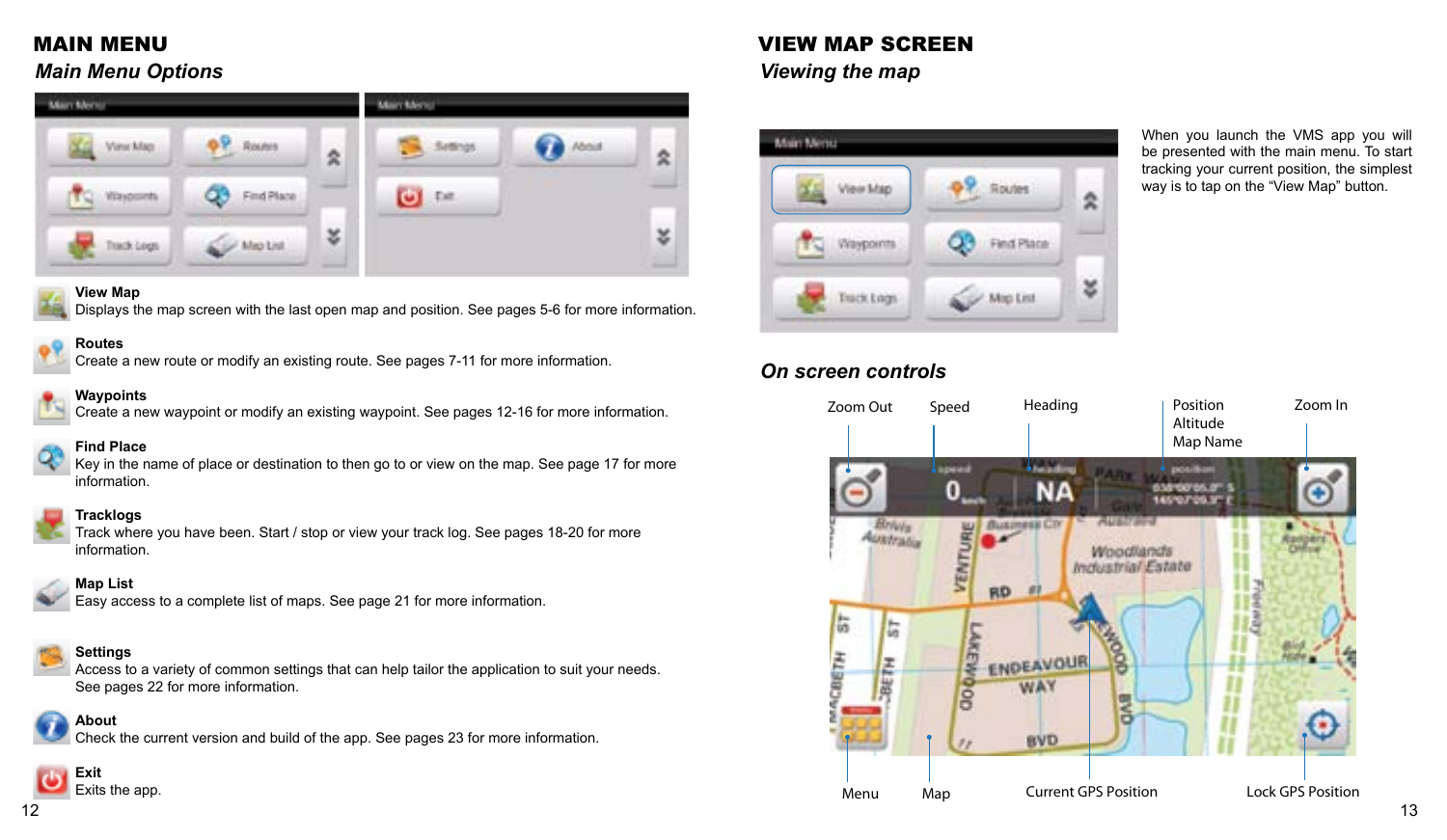# VIEW MAP SCREEN

#### **Current GPS position**

Only if you have acquired a GPS position will you see this current position arrow. The current position arrow pinpoints your location precisely on the map. The arrow points in the direction you are heading and rotates accordingly as you change your course.

#### **Heading**

Heading displays the angle of the direction in which you are travelling. 0 (true north) to 360 degrees.

#### **Lock position**

Use the "Lock GPS" button to display your current GPS position centred on the map. This can be helpful for when you are browsing around any map and wish to quickly revert back to your current position.

#### **Map**

Shows the current map on screen. To browse around the map, simply tap and drag the map in the desired direction you wish to move the map.

#### **Menu**

Brings up the main menu options (see page 4)

#### **Position / Altitude / Map Name**

By tapping in this location you can rotate between the three different displays available to you, they are:

| <b>Position:</b> | Displays your current / live GPS position in a coordinate format.     |
|------------------|-----------------------------------------------------------------------|
|                  | Formats available are: longitude latitude: Degrees, Minutes, Seconds. |
|                  | Decimal Minutes, Decimal Degrees.                                     |
| Altitude:        | Displays current altitude in metres.                                  |
| Map Name:        | Displays the name of the current visible maps.                        |

#### **Speed**

Displays your current speed. Formats available: Metric, Imperial or Nautical.

#### **Zoom in**

Tap the "Zoom in" button to view the current map in more detail. When the maximum zoom level has been reached for a map, the next tap of the "Zoom In" button will automatically load the next available map scale.

#### **Zoom out**

Tap the "Zoom out" button to view the current map in less detail. When the maximum zoom level has been reached for a map, the next tap of the "Zoom In" button will automatically load the next available map scale.

# ROUTES

### *What is a route?*

A route is a series of waypoints linked together to provide more accurate navigation information along a route. Each waypoint on the route is a via point. When each via point is reached, the next waypoint in the route is automatically called.

### *Creating a route*



Prior to accessing the routes menu, please locate the region or map you wish to plot the route.

When ready, access the main menu and press on "Routes"

#### Press the "New Route" button

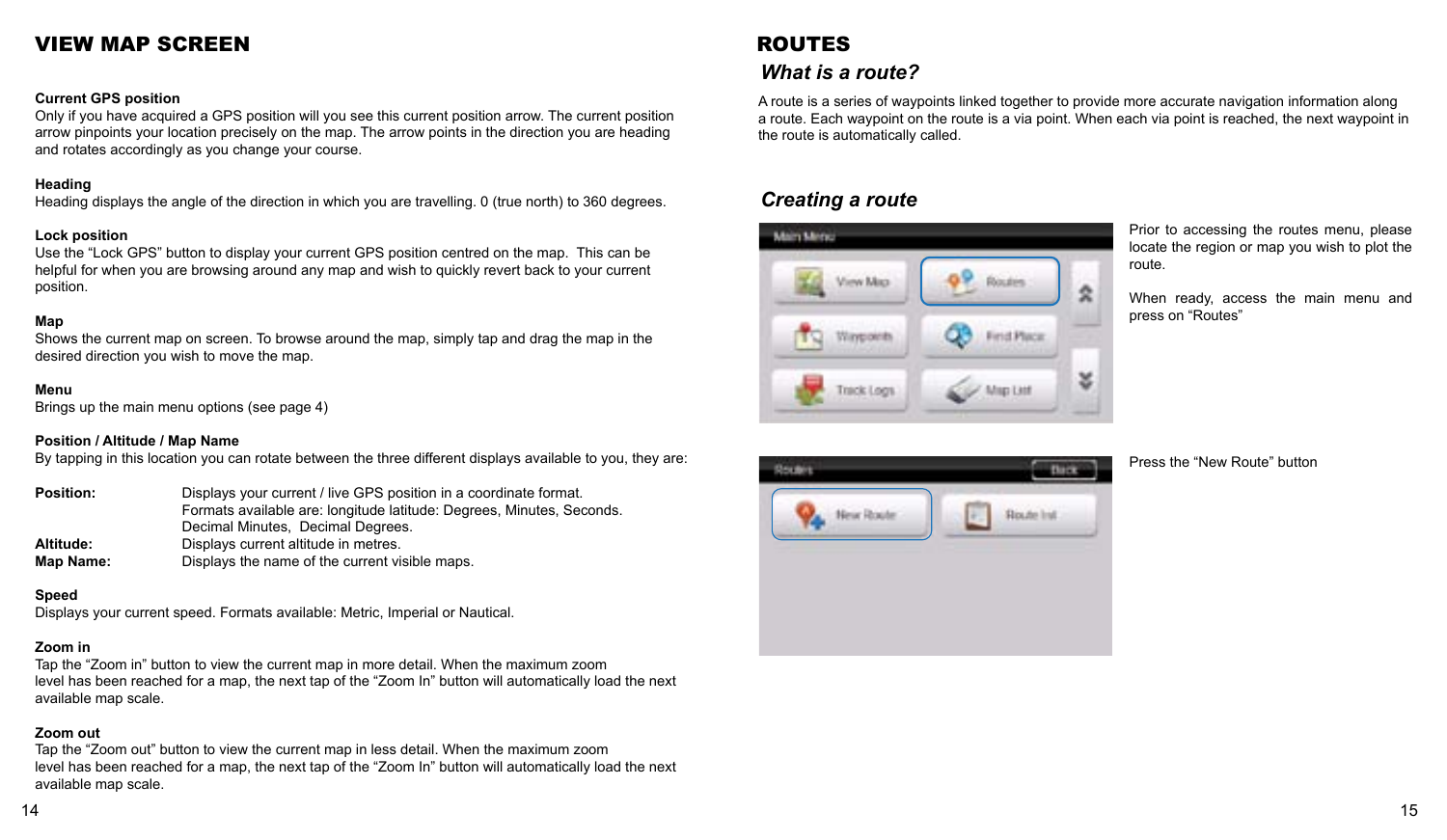# ROUTES



A crosshair will be displayed on the centre of the map. Position the map so that the crosshair is in the position you wish the begin route from. Press the icon with the A+ symbol to drop the first point.

The beginning of the route will be labelled with an (A) marker. (As in going from point A to B.)



After the starter point has been placed, continue to add as many more points as you desire to draw your route. Again simply move the map to line up the position of the next checkpoint and press the A+ symbol to drop each via point as illustrated.



When you have finished the route press the green tick button. Your last via point dropped will become the end of the route and be labelled by a (b) marker.



you have just created, please return to the main menu, select "Routes", and select "Route" list.

If you plan to navigate along the route



*Viewing and Navigating along a route*

New Route

Barne

Route list

ROUTES

**Rivides** 

Here we can see the route we have just created. We can see the title of the route with its date, the distance of the route, and starting coordinates. Please select the route for more information and options.

From this screen here we have a large range of options to choose from.

**(a)** If you wish to simply get going and navigate to this route, simply press the "Follow Route" button.

This will bring take you to your current position on the map and create a heading guidance line to assist in navigating you to the beginning of the route, or the nearest via point.

 $16$  and, select Nevelse Toute  $17$ **(b)** If you wish to start from the other end, select "Reverse route"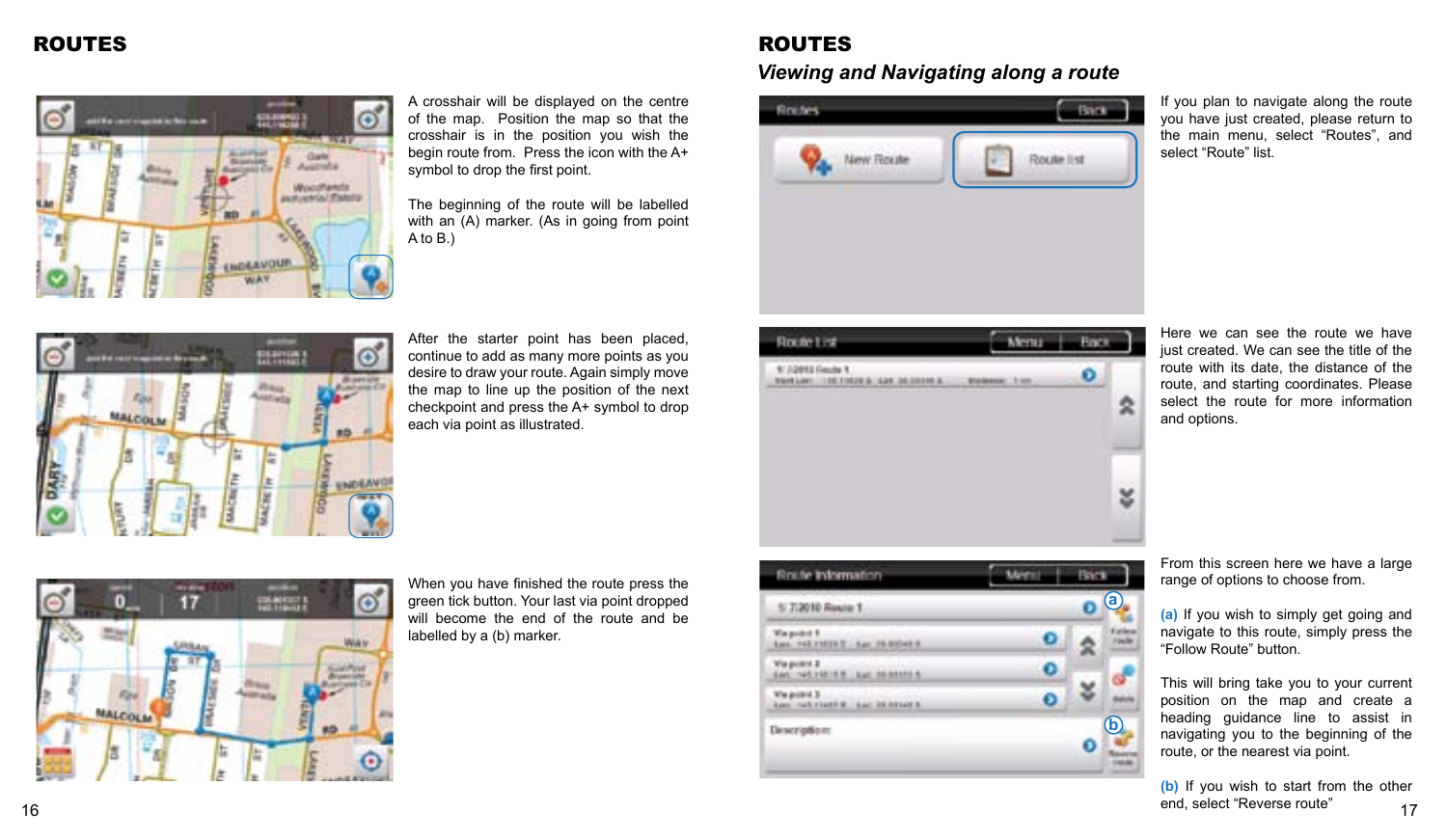# ROUTES



In this instance the first checkpoint is closer then the beginning position (A), so the guidance line has automatically locked on to whatever point is closest.

|   | <b>Viapoint information</b> |   |
|---|-----------------------------|---|
|   |                             | а |
|   | us rent O                   |   |
| ٠ |                             |   |
|   |                             |   |
|   |                             |   |
|   |                             |   |

**Windham**  $\circ$ 231 **STATISTICS**  $\mathbf{0}$ **Violety PARK WAY Warrior Gelet Reasonable** Anstralia **INcogilands Househial Ester uti** 

You also have the option of choosing which via point you wish to navigate to. To do this access the Route Information page on the route you are interested in.

**(a)** Select the via point you are interested in and select "Go to".

**(b)** You even have the option of simply viewing this via point on the map by pressing "View on Map".

If you selected "Go to" a particular via point, the map screen will display and a guidance line will point in the direction of the selected via point.

# ROUTES *Modifying a route*



By accessing the route information page of a desired route, you will have the ability to modify the routes title, via points, route description or delete the route all together

**(a)** To modify the title of a route, select on the title of the route, by default the route title will be labelled with the date, and the route number.

**(b)** To modify the position or title of each via point, select on the title of the via point, by default the via point tile will be labelled via point X, and display the longitude and latitude coordinates

**(c)** To add a description to the route tap on the description box to add your own notes about this route.

**(d)** To delete the whole route including all it's via points, press the "delete" button.

|                        |            | Viapoint Information. |    |
|------------------------|------------|-----------------------|----|
| $\circledast$          | and office |                       |    |
| (b                     |            | <b>MEXICO</b>         |    |
| Let                    |            | MOAD O                | ٠ď |
|                        |            |                       |    |
| $\widehat{\mathbf{c}}$ |            |                       |    |
|                        |            |                       |    |

When you have selected a via point of choice, it is here you will have the ability to modify the via points title, coordinates, description or simply deleting the current via point.

**(a)** To modify the title of a via point, select on the title of the via point, by default the via point title will be labelled as Via point X, x being the number order from which that via point was created.

**(b)** To modify the position of the selected via point, you can modify the coordinates of the Longitude and Latitude.

**(c)** To add a description to the via point tap on the description box to add your own notes about this via point.

**(d)** To delete this single via point, press the "delete" button.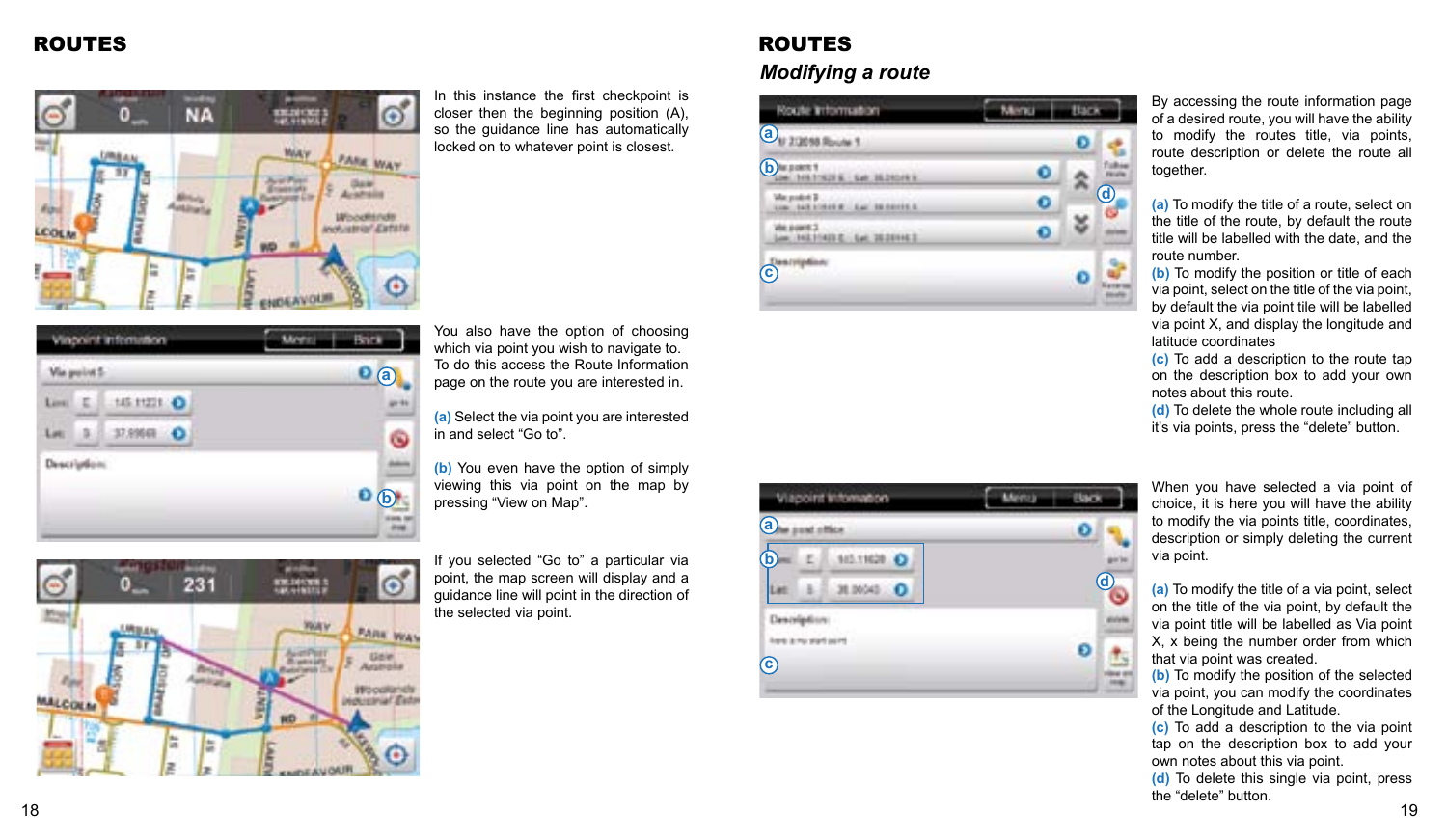# WAYPOINTS

### *What is a waypoint?*

Waypoints are used to mark points of interest such as locations or landmarks for later reference. The Waypoint can be stored in memory and loaded for later use. Examples of using waypoints could be marking a camp site, vehicle's location, a hazard or even your favourite fishing spot. Waypoints can be marked prior to or during your trip either by manually entering coordinates or simply by marking them on the navigator's map.

## *Adding a waypoint on the map*



Prior to accessing the Waypoints menu, please locate the region or map you wish to plot the route.

When ready, access the main menu and press on "Waypoints".



Press the "Add waypoint" button.

Next you will be prompted to select a method for creating your way point. Each method will be explained below.

# WAYPOINTS



To add a waypoint on the map, press the "on map" button.



ര് **CONSULT Qam** draesiyle Australia Whooflands missionial disclose **ALCOLM** Iŝ ENDEAVOUR É Wal  $20$ 

A crosshair will be displayed on the centre of the map. Position the map so as the crosshair is in the position with where you want to place your waypoint. Press the icon with the "pin and + symbol" to drop the first point.

More than one waypoint can be placed on the map while in this mode. Continue adding as many waypoints as desired. When you are happy with your placements, please press the "green tick" button.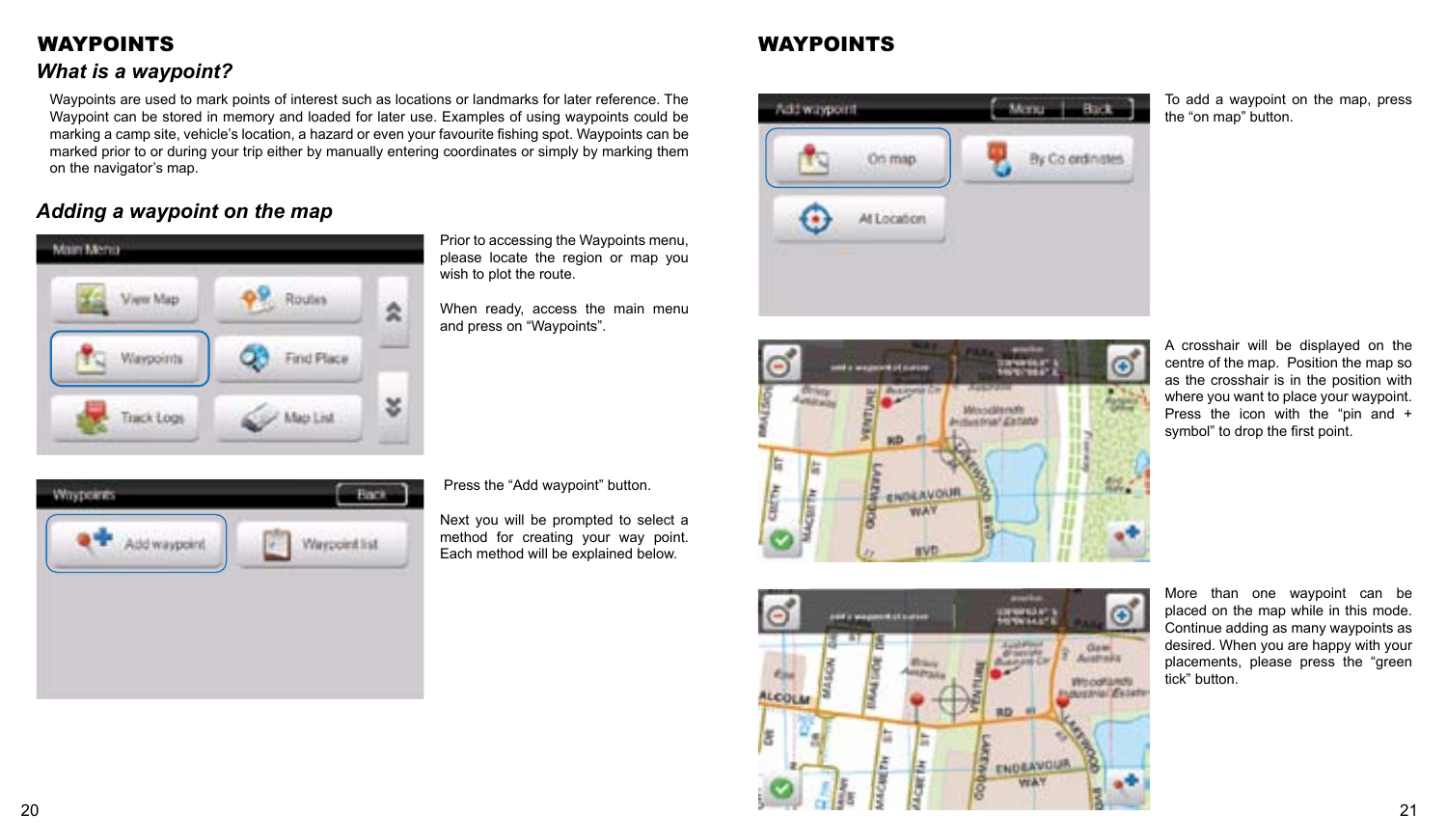# WAYPOINTS

### *Adding a waypoint by coordinates*

| in map      | By Co ordinate |
|-------------|----------------|
| At Location |                |

To add a waypoint by coordinate press the "By Coordinates button"

# WAYPOINTS

### *Adding a waypoint at current location*



To add a waypoint at your current GPS location simple press the "At location" button.

If you know the coordinates of a location of interest, this is the page you will enter them in.

- **(a)** If required, title your waypoint by pressing into this box here. If you leave the waypoint untitled it will automatically title your waypoint with the date and waypoint number.
- **(b)** To enter in your coordinate information, tap in each individual box to modify the value.
- **(c)** To add a description to the waypoint tap on the description box to add your own notes about this location.

**(d)** To navigate to the waypoint, press the "Go to" button to be taken to your current GPS position on the map with a guide line to your in the heading of the waypoint selected.

**(e)** To delete the waypoint, press the "delete" button.

**(f)** To place the waypoint and view it's current position on the map, press the "View on map" button.







To access a waypoint previously placed on the map, select the "Waypoint list" button from the waypoints menu.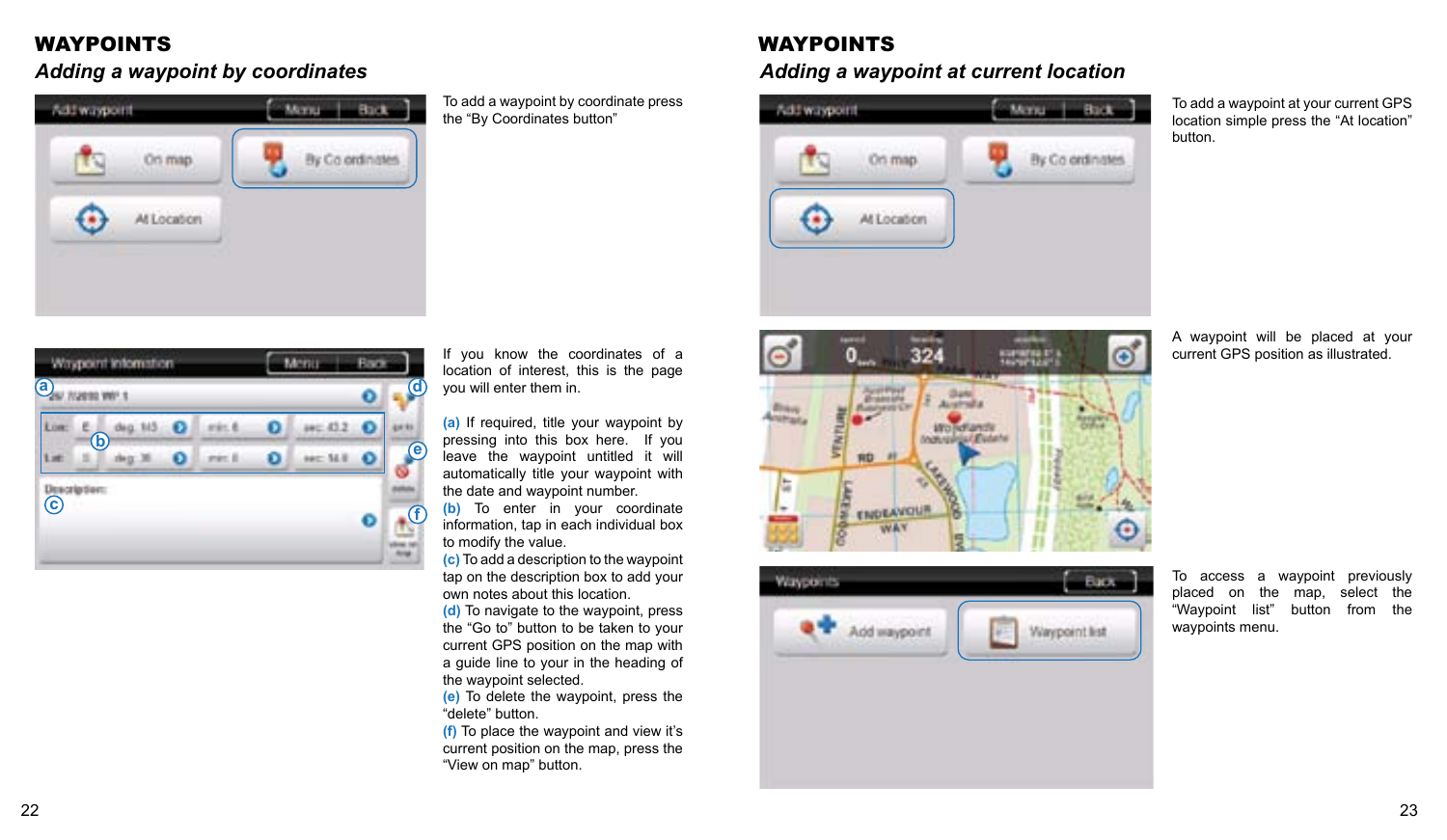### WAYPOINTS

| Waxpored first                                           | <b>Licens</b> |  |
|----------------------------------------------------------|---------------|--|
| second the all second a                                  |               |  |
| <b>CARDINAL ARRANGEMENT</b><br>Lan 1970 Inc. Lac 8761419 |               |  |
| <b>Minerican Scotl</b><br>Law 147000-2, La 201002-2      | o             |  |
| EN FORD BY<br>See : HASTER & Live BY MIST &              |               |  |
|                                                          |               |  |
|                                                          |               |  |

Waypond Information Meru Buck **a d**  $0$   $m=10$ mr.M. O mr.i. **<u></u> e** O Heckli o Aka 36 O met Description **f** the office the sale. ō **c**

#### (Figure 1) Navigating to a waypoint



The waypoint list will bring up a list of all the waypoints you have created in the past. From here you have the option of selecting a waypoint of interest, of which you are able to view on the map, navigate or modify its details.

From this menu you have a series of options relating to the waypoint you have just selected.

**(a)** To modify the waypoints existing title, press on the title itself.

**(b)** To modify the coordinate location of this current waypoint, tap in any of the individual fields to modify each individual value.

**(c)** To add or modify the waypoint's description, tap on the description box to add your own notes about this location.

**(d)** To navigate to the waypoint, press the "Go to" button to be taken to your current gps position on the map with a guide line to your in the heading of the waypoint selected.

(See figure 1)

**(e)** To delete the waypoint, press the "delete" button.

**(f)** To view the waypoint's current position on the map, press the "View on map" button. (See figure 2)

#### (Figure 2) Viewing a waypoint



### SEARCHING MAPS

### *Searching for a location*



| birds |             |                              |  |  |  |                         |  | G(81)   |          |
|-------|-------------|------------------------------|--|--|--|-------------------------|--|---------|----------|
|       |             |                              |  |  |  | 1 2 3 4 5 6 7 8 9 0     |  |         |          |
|       |             |                              |  |  |  | $a \times a + 1$        |  | $0$ $p$ |          |
|       | $a - a - d$ |                              |  |  |  | $L$ $a$ $h$ $l$ $l$ $k$ |  |         |          |
|       | 2.1.8       | $\langle \mathbf{0} \rangle$ |  |  |  | V. D. R. I. M. Lass.    |  |         | $\alpha$ |

| <b>Hyna By</b>                | Marsia |   |  |
|-------------------------------|--------|---|--|
| <b>STORIC HEARING</b>         | o      |   |  |
| <b>INDIVIAL CATIOLITICS</b> . | o      |   |  |
| EREIDA AL TENILOMENTAL ROAD.  | o      |   |  |
| <b>SPECIFILE RATH FRADE</b>   | o      |   |  |
| <b>IPOTALLI BEZZ TRADI.</b>   | o      | ō |  |
| <b>ERODILLE TRADO</b>         | ۰      |   |  |



If you know the name of a place of interest, you can use the app's search feature to search for your destination via a keyboard. To begin, select the "Find Place" button.

Begin typing in part or the whole word your destination.

The search will return a list of results that contain part of the word typed into the search. Search results may vary depending on the maps loaded into the VMS app. Tap on the required place of choice.

When the destination has been selected, you are presented with an information page that contains some various options.

**(a)** Displays the title of the location

**(b)** Displays the longitude and latitude of the location

**(c)** Select the "Go to" button if you wish to set this location as your destination. A guidance line will automatically point in the direction of the destination from your current GPS Position.

**(d)** Select the "View on map" button if you wish to simply view the location of interest on the map.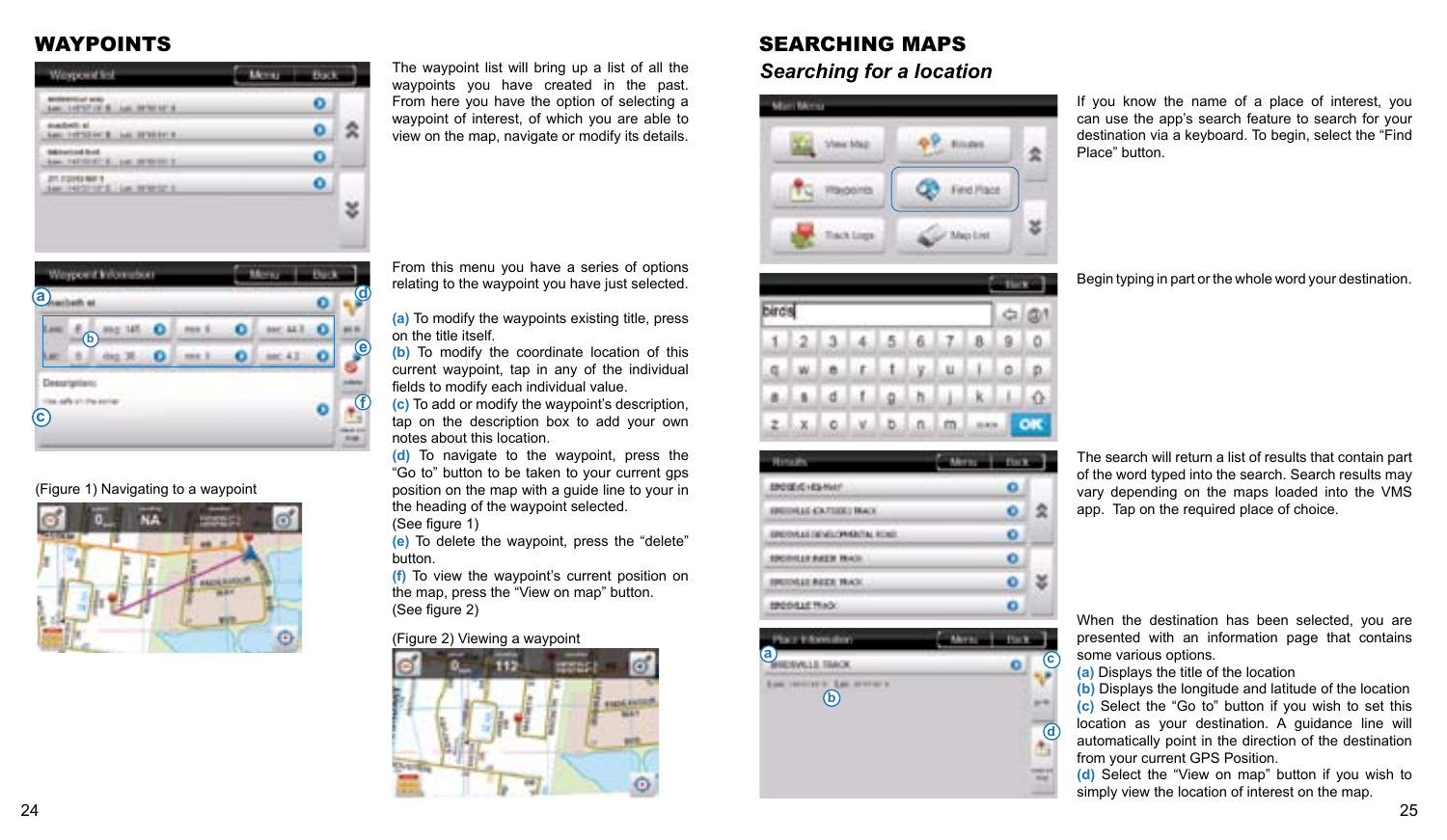# **TRACKLOGS**

# *What is a tracklog?*

A tracklog, also known as a 'bread-crumb' trail is simply a record of your previous GPS positions displayed as a "trail" on the map.

# *Creating a tracklog*



All the tracklog features can be accessed via the main menu by tapping on "Tracklog "button.

Press the "New tracklog" button to begin creating your new track log.



As soon as you select the "New tracklog" button, the map screen will be displayed and your tracklog will begin tracking from your current GPS position.

# TRACKLOGS



| racions information. |  |    |
|----------------------|--|----|
| (a)<br><b>Mark</b>   |  | e. |
|                      |  |    |
| Description:<br>ď    |  |    |

Your tracklog will be marked out by a yellow line as indicated on the map. If you wish to modify or stop the current tracklog, press the track button with the (i) symbol to bring up the Tracklog information page.

The tracklog information page will be displayed containing some various modification options relating to that tracklog file created.

**(a)** If required, title your tracklog by pressing into this box here. If you leave the tracklog untitled it will automatically title your tracklog with the date and tracklog number.

**(b)** Start Time/ Date: The Time and Date of the tracklog are recorded.

**(c)** Travel Time: A timer records the time that the tracklog has been active for.

**(d)** To add a description to the track log tap on the description box to add your own notes about this track log.

**(e)** Press the "Stop" button to stop the tracklog from recording your footsteps. **(f)** Press the "Delete" button to delete this tracklog.

**(g)** Press the "view on map" button to view the current status of your track log.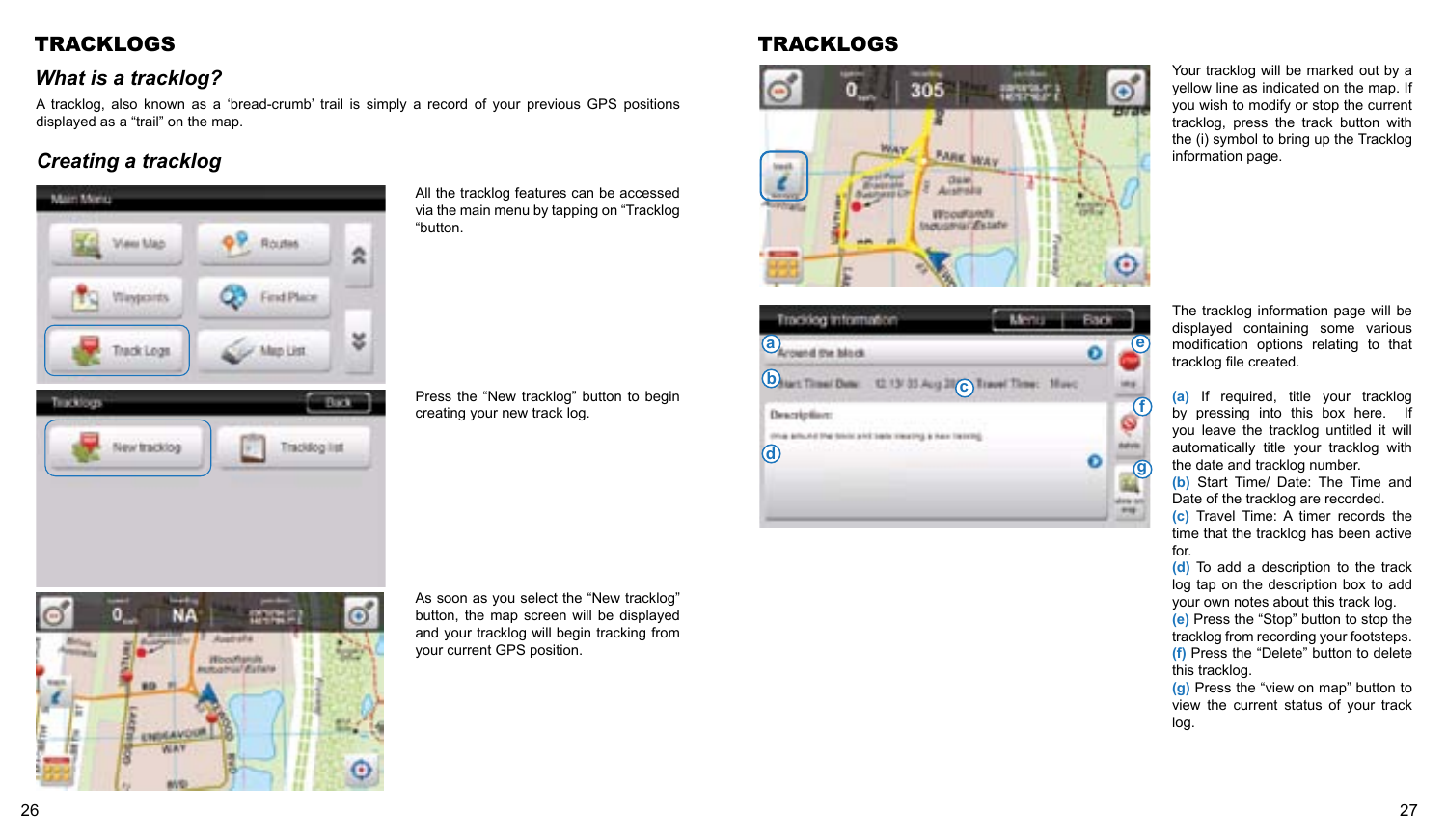# **TRACKLOGS**

# *Accessing and modifying a tracklog*



Mental Back Tracklog list 3 22041 (military )<br>Starting, collecting & Los 2010111 & Parts, Ill., Dan 20 a. ۰ Statement the laborator of Land DESDEE S. Prevent Strip, Man Avenue 슻 o. ¥ Trackford Morrishon Mess Bath **a e** Areand the block o. m. **b b b c c f** To access a tracklog previously recorded on the map, select the "Tracklog list" button from the tracklogs menu.

The tracklog list will bring up a list of all the tracklogs you have created in the past, from here you have the option of selecting a track log of interest which you wish to view on the map or modify it's details.

The tracklog information page will be displayed containing some various modification options relating to that tracklog file created.

**(a)** If required, modify the title of your tracklog by pressing into this box here.

**(b)** Start Time/ Date: The Time and Date of the tracklog are recorded.

**(c)** Travel Time: A timer records the time that the tracklog has been active for.

**g**

**HAKAR** 

 $-$ 

ø

÷.

۰

**(d)** To modify of add a description to the track log tap on the description box to add your own notes about this track log.

**(e)** Press the "Stop" button to stop the track log from recording your footsteps.

**(f)** Press the "Delete" button to delete this tracklog.

28 деном од остално производството на 1920 година од 29 деном од 29 деном од 29 деном од 29 деном од 29 деном о<br>28 деном од 29 деном од 29 деном од 29 деном од 29 деном од 29 деном од 29 деном од 29 деном од 29 деном од 2 **(g)** Press the view on map button to view the tracklog.

# MAP LIST *Browsing the Map list*





| Magitim                       | Minner    |  |
|-------------------------------|-----------|--|
| Australia Bass Map            | o         |  |
| <b>Cape Yerk Tour III</b>     | O         |  |
| Cape York Taur 58             | $\bullet$ |  |
| Coolengette to Cumple Tour Et | o         |  |
| Cookergatts to Cymple Tour 62 | 10        |  |
| <b>Ceral Coast Test</b>       | o         |  |

Get a list of all maps available with the "Map List" Button.

By Selecting all maps, you can browse alphabetically through every single map loaded in VMS format. See Figure 1

By selecting Publisher, your maps will be filtered according to the map publisher. See Figure 2

To open the map, simply tap on the map you wish to open.

#### (Figure 1) Shows all maps available (Figure 2) Maps sorted by map publishers



**d**

Detridgetown

(mak bround his stock and class presting a new casting)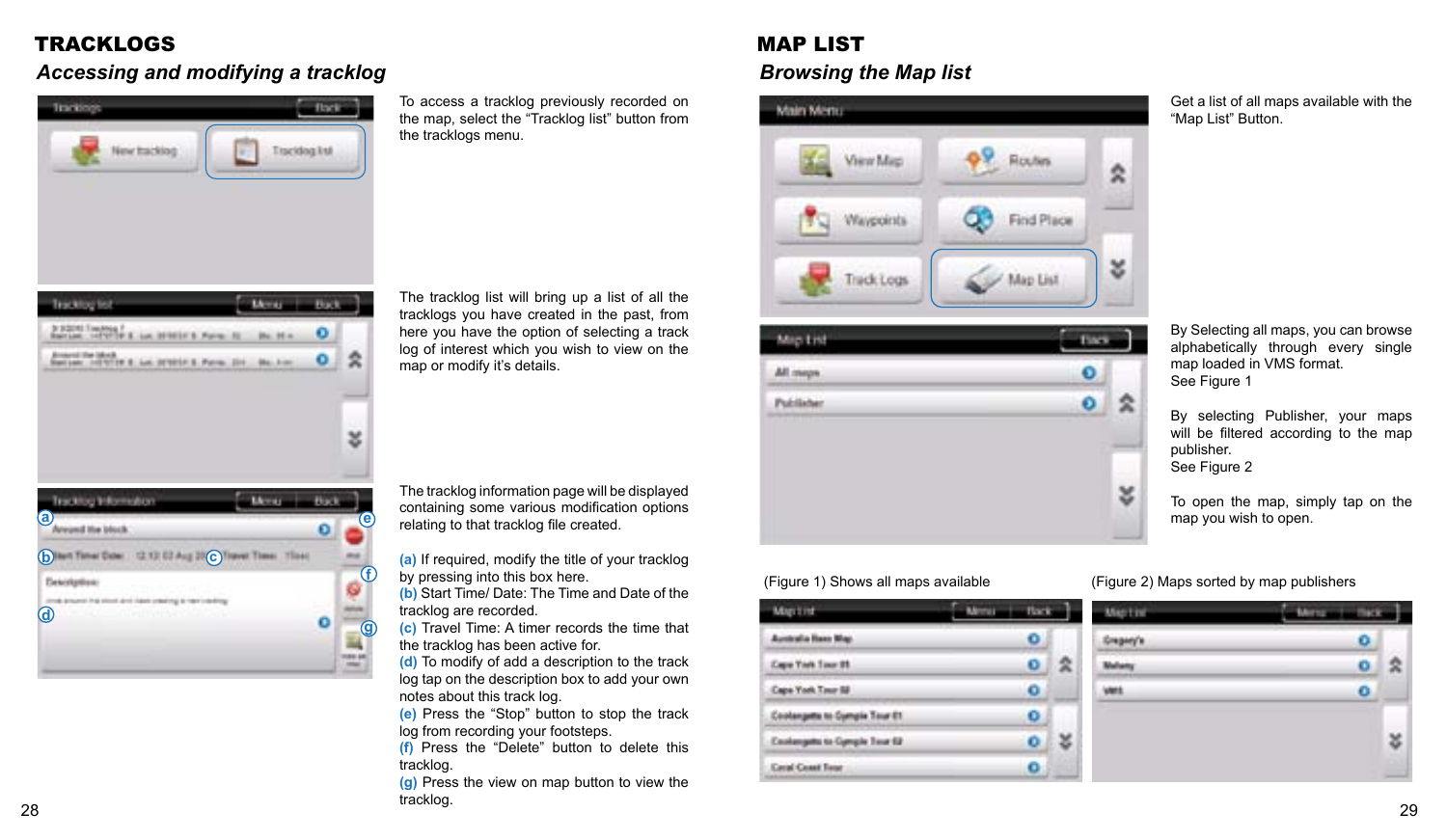# SETTINGS

## *Accessing and modifying the settings*

Change preferences via the "Settings" screen.

From within the settings, tap the setting you wish to change. **(a)** Units: Change units to either:

- Metric (km km/h)
- Imperial (mi mi/h ph)
- Nautical (nm knots)

**(b)** Position Format: Change Position Format to either:- Degrees, Minutes, Seconds

- Degrees, Decimal Minutes
- Decimal Degrees
- **(c)** Sound: Turn sound to On / Off

**(d)** Screen Brightness: Change screen brightness to either:

- Bright- Medium- Dark
- **(e)** Language: Change the language format (Currently only English available)

### OZI EXPLORER *Note about Ozi Explorer Software*

Dear Customer,

Thank you for choosing VMS. This touring system accommodates the Ozi Explorer mapping program for off road navigation.

We have done this due to customers had having issues with adding the Ozi application to the touring series.

The unit is now pre-loaded with the demo version of Ozi Explorer and is ready to go, and should be hassle free.

The demo version has all the features of the registered version, with the exception that it will display "DEMO" on the map screen and will warn every 30 minutes that the software is unlicensed.

To register this software with OziExplorer, please follow the instructions below (OPTIONAL)

#### Purchase a license from D&L Software (www.oziexplorer.com)

On a PC with internet access, please visit: http://www.oziexplorer.com

- On the NAVIGATION BAR to the right, click on PURCHASING
- Select OziExplorer CE for Australia
- Follow the on screen instructions.

# ABOUT



The about menu will display the current version, as well as the build.

### EXIT



Tap the Exit button to exit.

PLEASE NOTE: OZI Explorer is a third party software that may require additional support material not supplied in our literature. For more information please visit www.oziexplorer.com